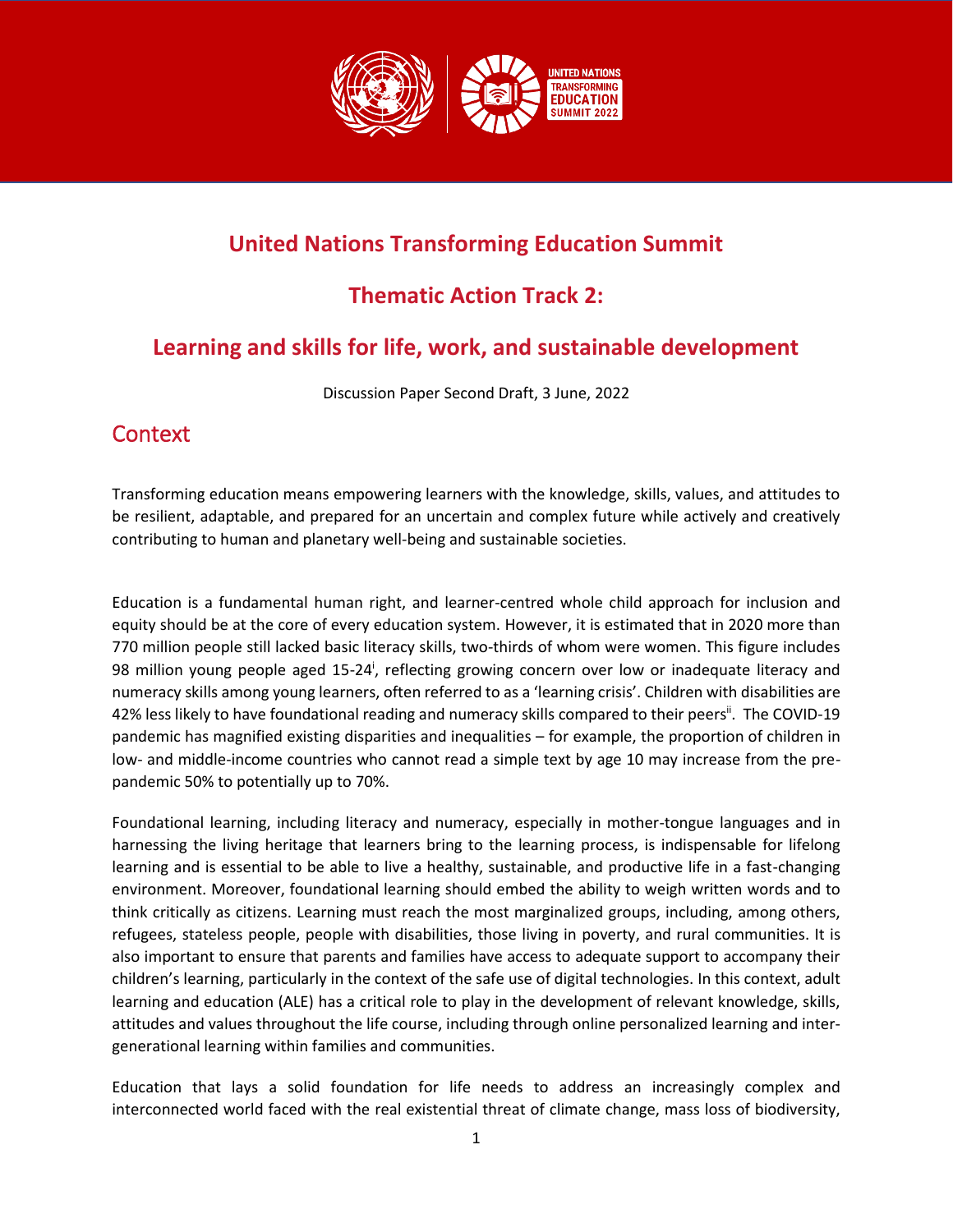

natural disasters, pandemics, extreme poverty and inequalities, rapid technological change, violent ideologies and conflicts structural discrimination and marginalization, and democratic backsliding, among others. However, we are witnessing a roll back of the achievements in education and other Sustainable Development Goals (SDGs) due to COVID-19 and other international crises. Recent UNESCO findings show that around half of the 100 countries reviewed had no climate change mentioned in their national curriculum frameworks. This lags behind the needs and aspirations of young people, 75% of whom express that they are frightened about their future as they are not prepared to face the unprecedented climate crisis. Less than 30% teachers surveyed recently<sup>iii</sup> felt ready to teach about climate change in their local context; this is just one example of the lack of preparedness and frustration that exists in our education systems to address sustainability challenges. It is critical that children in vulnerable situations such as children with disabilities, migrant and refugee children, and children affected by poverty, discrimination, conflict, crises, and natural disasters, should not be left behind. These challenges and threats should all be tackled by empowering individuals in the spirit of global partnership and solidarity, making as part of the growing call for education to enable individuals as agents of change.

Moreover, in the rapidly changing world of work, skills are moving targets, making it increasingly difficult to match the supply and demand for them. Unemployment and inactivity are affecting youth in particular, and the transition from education and training to work is disrupted by a lack of demand-driven and practice-oriented training, sluggish economies and changing labour markets. According to the latest ILO estimates, the youth unemployment rate in 2020 was 17.2%, as opposed to 6.6% for the population. These inequalities have been further exacerbated by the effects of the COVID-19 pandemic, which disrupt learning of many youth and adults, as well as their mental, social, and financial well-being. On the other hand, 69% of employers worldwide struggle to find the skilled workers they need, highlighting the urgency of closing the widening skills mismatches<sup>iv</sup>. There are also new opportunities arising, such as 85 million additional jobs that are expected to be created by 2030 compared to 2019 in the green energy transition to achieve the 1.5-degree pathway<sup>v</sup>. To enhance employability and enable an ecologically sustainable transition, young people and adults need continuous reskilling and upskilling for rapidly changing economies affected by digitization, the shift to a low carbon economy and other mega-drivers of change in our economies and societies.

To address the complex set of challenges faced by our societies today, it is important to adopt a lifelong and life-wide approach to education and learning. This means addressing and responding to the learning needs of all individuals, regardless of their age, socio-economic or educational background, geographical context or employment status in a flexible way. Building on the momentum and commitments created around the Sustainable Development Goals (SDGs) since 2015, as well as the potential for big economic and societal transformation as seen during the rapid adaptation to the pandemic, now is the time to embrace learning more fully as a key tool to develop more sustainable and just economies and societies on a healthy planet. Education for sustainable development (ESD) is an integral element of the SDGs on quality education and a key enabler of all other goals. Building on the global framework for the period 2020–2030, entitled "Education for Sustainable Development: towards achieving the Sustainable Development Goals (ESD for 2030)" and the Berlin Declaration on Education for Sustainable Development,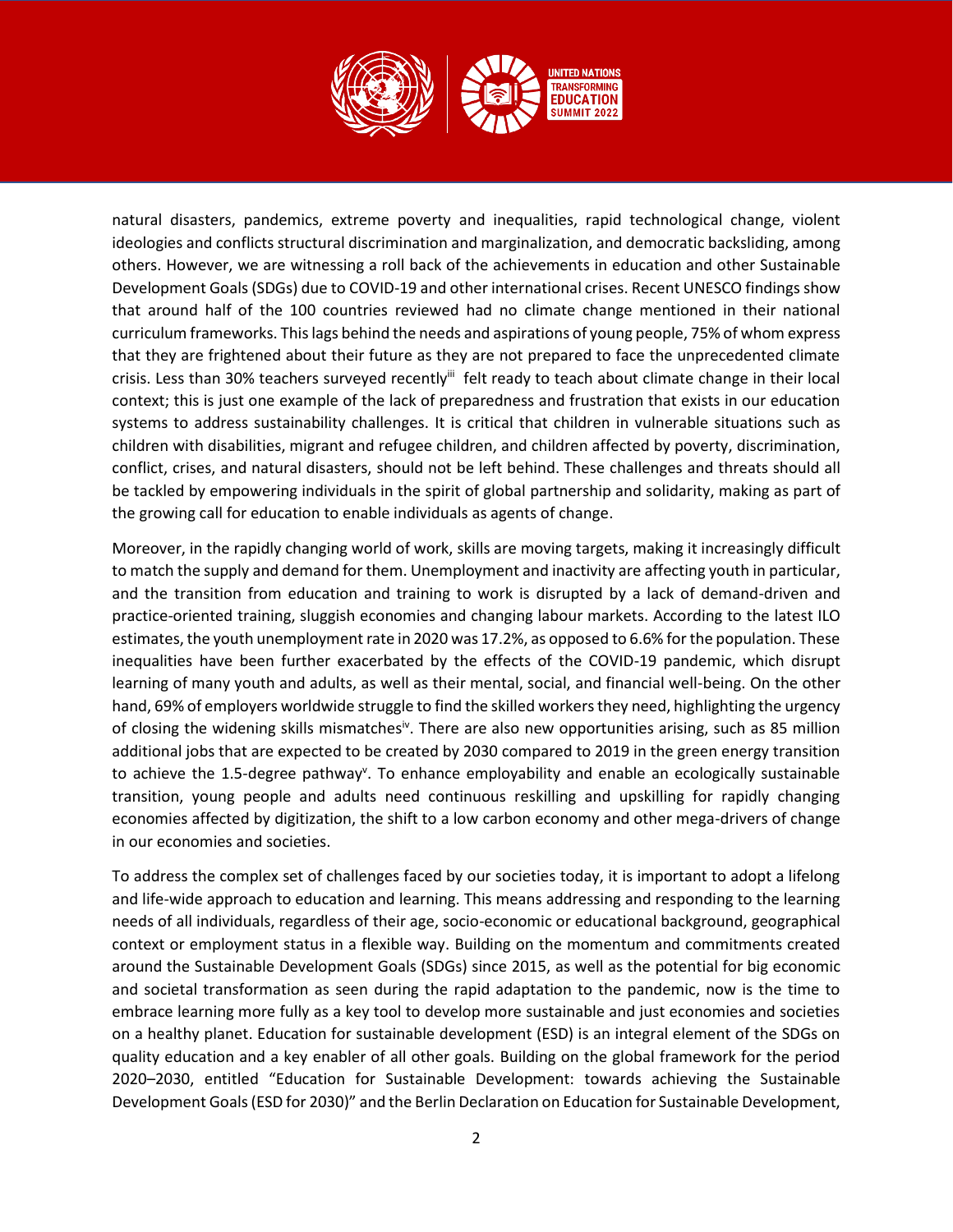

as acknowledged by the UN General Assembly (Resolution 76/209), mainstreaming ESD in education, training and lifelong learning as well as society, is a crucial part of transforming them for the future. Thematic Action Track 2 under the Transforming Education Summit will address these key issues: (a) foundational learning; (b) education for sustainable development, including environmental and climate change education; and (c) skills for employment and entrepreneurship. Action Track 2 will identify successful policy interventions in these areas, compile a catalogue of good practices to inspire, and, crucially, mobilise the global education community to make concrete commitments and to take action, building where possible on existing initiatives, partnerships and coalitions.

# What does the transformation look like?  $\rightarrow$  Empowering learners for well-being, the future of work, and planetary sustainability by mainstreaming education for sustainable development

The question of empowering learners for human and planetary sustainability reminds us that the ultimate purpose of education is to prepare us for life – to understand how to organize our lives and how to relate with other human beings and nature. Education is about balancing *learning to be* and *learning to live together* with our current preoccupation on *learning to know* and *learning to do*. It is about learning from the past for the present and for anticipating and shaping a better future. This empowerment process implies learning lessons from history, passing on and recreating the living heritage of one's community, and building on local wisdom and knowledge, including of indigenous communities.

A system-wide approach to transforming education will be needed to develop and support capacities to innovate. To equip young people and adults with the knowledge, skills, values and attitudes education will need to re-imagine and re-create more just and sustainable economies and societies in an increasingly uncertain and unpredictable world.

Foundational learning, which refers to basic literacy and numeracy, needs to be expanded to embrace diverse ways of learning, including through digital means, along with social and emotional competences that include problem solving, teamwork, empathy, and compassion. These transferable competences are necessary to provide the foundation upon which learners may foster the joy of learning, access further education and training and employment and deepen their capacity for decent jobs and fulfilling sustainable lives. This foundation can only be built, if it takes into account the knowledge, values and skills that learners bring to the learning process. They are embodied in their living heritage, which has been passed on to them from one generation to the next, and of which they may or not be conscious. Research on brain development demonstrates how experience in early childhood education and care is crucial for foundational skills and lifelong learning. Foundational learning, including through arts and play, means learners acquire the ability to read and write, to identify, understand, and communicate clearly and effectively, and therefore to open opportunities for the future. As part of the right to education, foundational learning empowers individuals and improves their lives by expanding their capabilities to distinguish between different kinds of life and choose the one they have reason to value.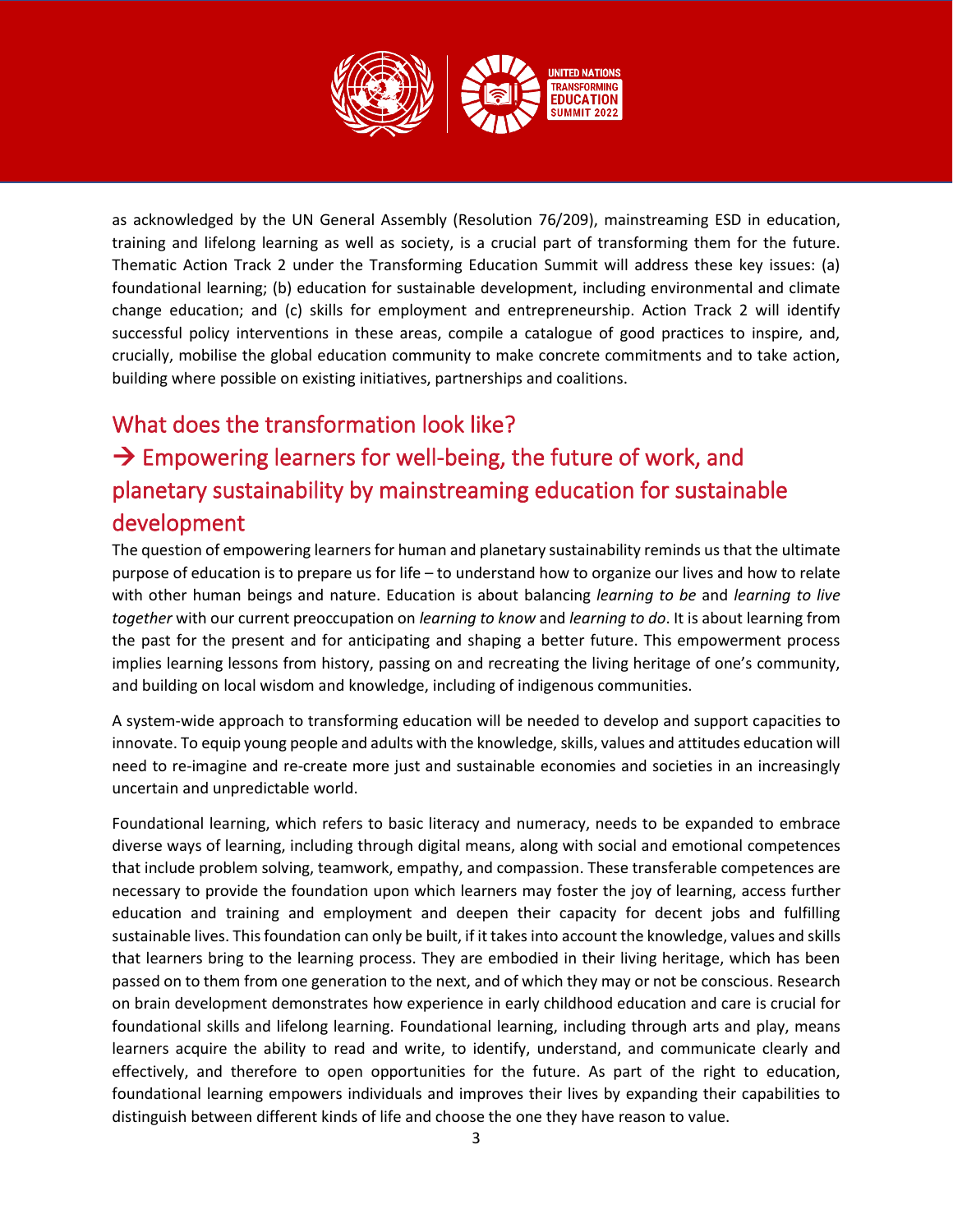

To ensure learners are equipped with the knowledge, skills, values and attitudes to take action for a sustainable, inclusive and just re-structuring of our economies and societies, as enshrined in the SDG Target 4.7 as well as the entire 2030 Agenda, it is also important to address major shortcomings regarding the extent and depth of education for sustainable development (ESD) in educational plans and curricula. In view of Member States' commitments to integrate ESD with environmental and climate action into the core curriculum at all levels of education systems by 2025<sup>vi</sup> under the ESD for 2030 framework, efforts must be made in the short and medium terms to ensure that curricula and pedagogies support knowledge, skills, values and action for just and sustainable economies and societies. It is a lifelong learning approach which also calls for reflection and unlearningvii of unsustainable ways of living. Sustainable education systems start by getting every school and every teacher across the world ready for empowering learners with the knowledge, skills, values and attitudes to think critically and be actively involved in finding solutions for social, economic and environmental challenges, both locally and globally. It makes them fully aware of the importance of the SDGs through a whole-institutional approach to ESD that engages not only learning content and pedagogy but also facilities institutional culture as well as local communities including families. To advance SDGs in every corner of society, mainstreaming ESD in education at all levels and in communities based on a whole-society approach is critical. ESD plays an important role in promoting and enhancing public awareness of the SDGs<sup>1</sup>. ESD is also about learning for change that helps every individual to feel a sense of belonging, while participating fully in society as an active global citizen with an understanding of how society works and how to influence opportunities for change towards sustainability.

The 2030 Agenda also makes calls for an integrated approach to development, recognizing the need to: eradicate poverty in all its forms and dimensions; combat inequality within and among countries; create inclusive and sustainable economies; achieve full and productive employment and decent work for all genders; and ensure full gender equality and social inclusion. Technical and Vocational Education and Training (TVET<sup>2</sup>) and skills development have a central role to play in ensuring the achievement of these goals. In particular, the twin transitions towards digital and green economies will result in job losses and uncertainty for a segment of the workforce, as well as the creation of new opportunities. Reskilling will be vital. Countries will need to ensure access to affordable, relevant, and quality TVET and skills development as well as the acquisition of technical, vocational, and transversal skills for employment, decent work, and entrepreneurship. In this context, TVET and skills development are expected to address

<https://unesdoc.unesco.org/ark:/48223/pf0000245178>

<sup>1</sup> A/RES/76/209

Recognizing also the role of education for sustainable development in promoting and enhancing public awareness of the eradication of poverty, of sustainable consumption and production, of combating climate change, of conserving biodiversity and ecosystems, of building disaster-resilient communities and of promoting a culture of peace and non-violence, among other things.

<sup>&</sup>lt;sup>2</sup> The scope of "TVET" in this document is the same as that of the "UNESCO Recommendation concerning TVET" (2015): "TVET, as part of lifelong learning, can take place at secondary, post-secondary and tertiary levels and includes work-based learning and continuing training and professional development which may lead to qualifications. TVET also includes a wide range of skills development opportunities attuned to national and local contexts. Learning to learn, the development of literacy and numeracy skills, transversal skills and citizenship skills are integral components of TVET."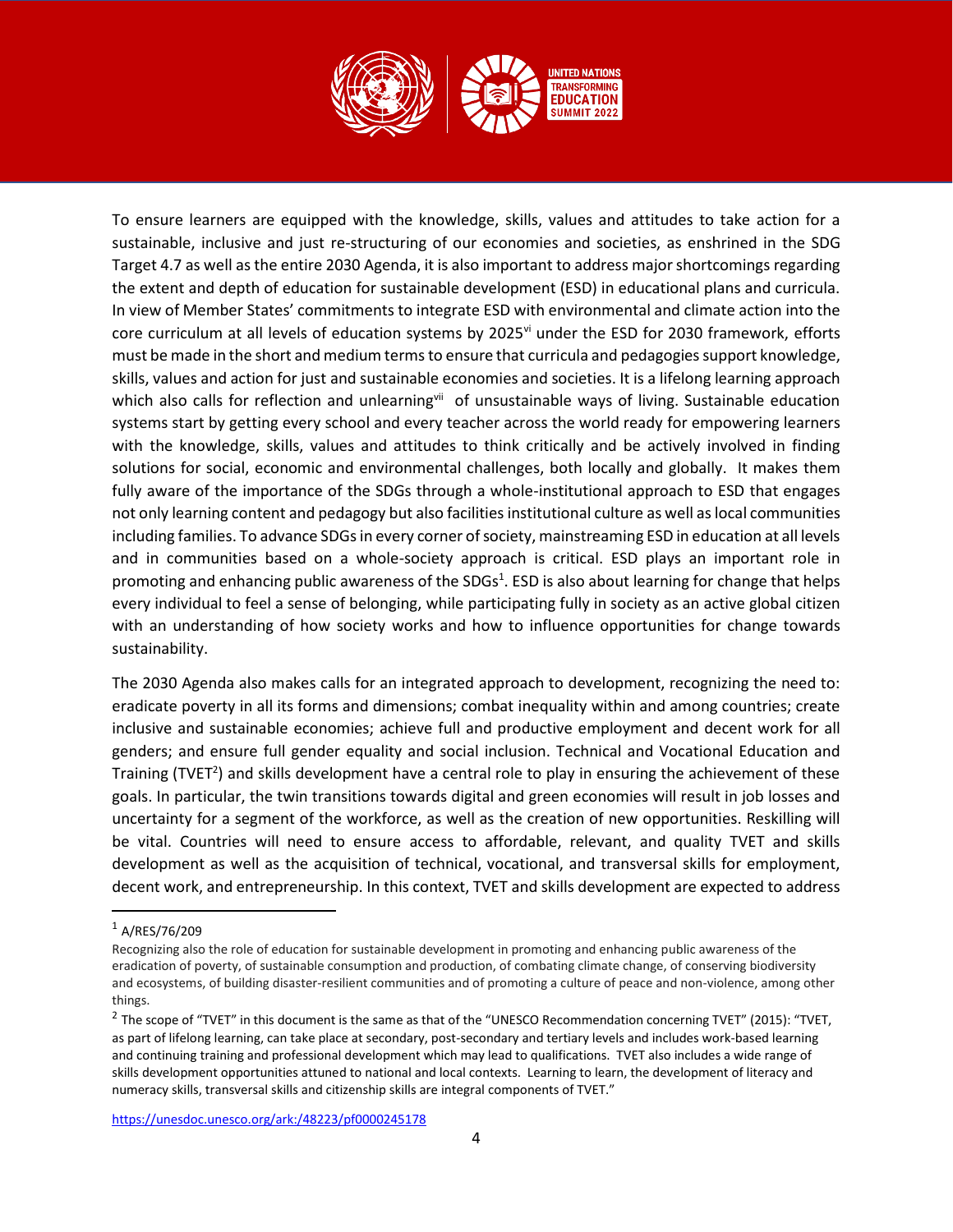

economic, social, and environmental demands by helping youth and adults develop the skills and competences they need, promoting transition towards equitable, inclusive, digital and green economies.

The International Commission on Futures of Education has called for a new social contract for education that builds common purpose and enables individuals and communities to flourish together<sup>viii</sup>. Education, learning, and vocational training must therefore be seen from a holistic and lifelong learning perspective that emphasizes ecological, social and emotional, intercultural, interdisciplinary and intergenerational learning to foster global citizenship, rule of law, mutual trust and global solidarity. It requires strengthening a wide range of cognitive, socio-emotional, and behavioral competences needed in a rapidly changing and still largely unequal world, such as self-assessment, critical inquiry, inter-personal communication, conflict management, creativity, collaborative work, empathy, and emotional intelligence. Such an approach will ensure that all learners, from early childhood through adulthood, not only acquire relevant knowledge and skills but also are empowered and inspired to reflect and actively contribute to global peace, sustainable development, and economic, societal and cultural transformation.

### Mapping of key investments, interventions, and game changers

The key to transformation can be found in leading policy interventions and practices across the world. Below are some key action areas on how to empower learners for well-being, future of work, and planetary sustainability by mainstreaming education for sustainable development.

Action Track 2: Learning and skills for life, work, and sustainable development **Empowering learners for well-being, future of work, and planetary** sustainability by mainstreaming education for sustainable development











Evolving skill demands in changing economies<br>and transition to green and digital econo



**Ensuring inclusion,** equity and justice



**Strengthening** governance and financing



Policy makers, Educators, parents, learners, local communities, civil society, administrators, private sector, indigenous communities, youth, regional, international and multilateral organizations

• **Empowering learners for human and planetary sustainability by mainstreaming ESD**: ESD is a cross-cutting instrument to empower learners at all levels of education and society. It is important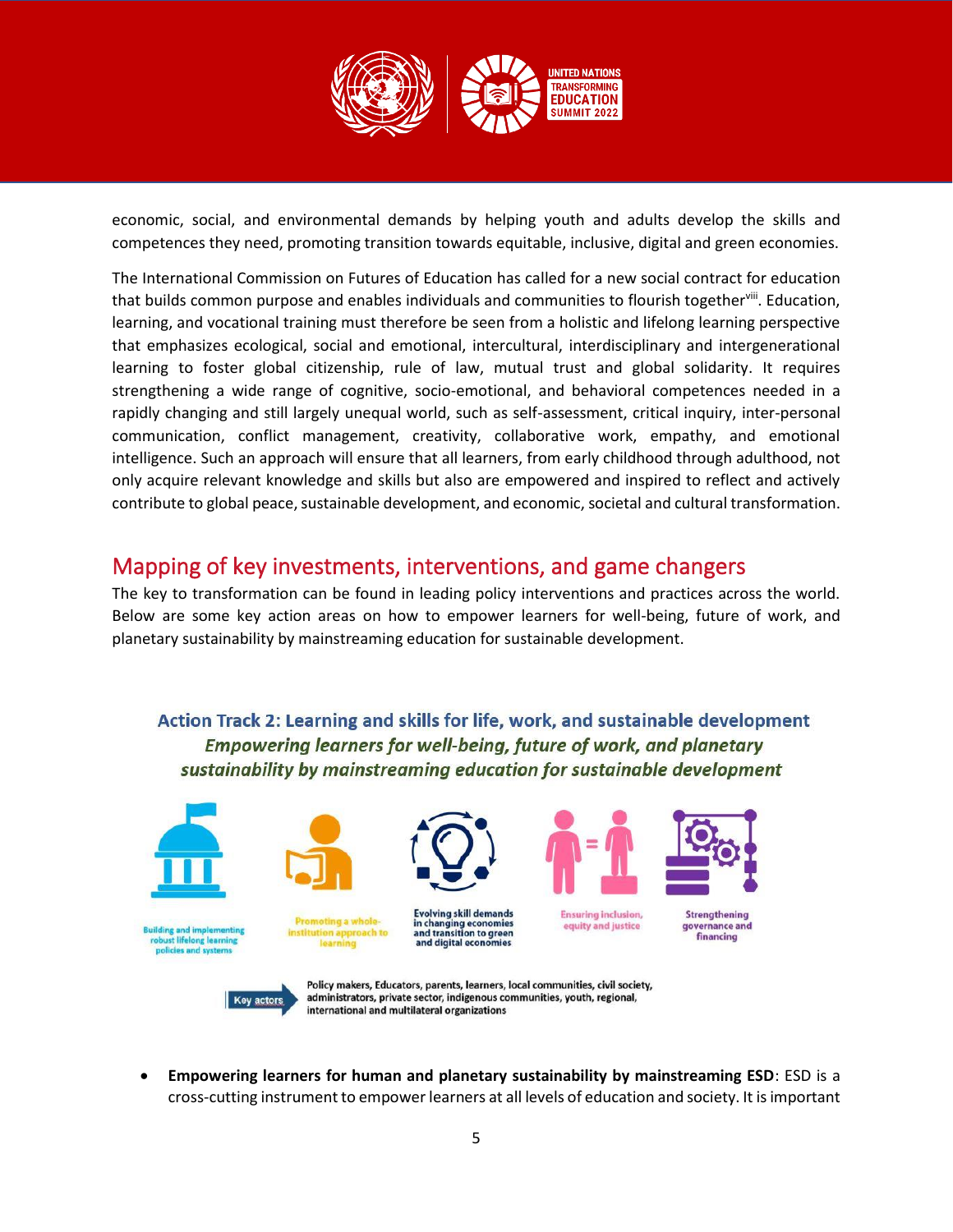

to promote a whole-institution approach and a whole-society approach to advance the SDGs in every corner of society, as well as a holistic approach to reinforce the interdisciplinary linkages of the three pillars of sustainable development: economic, social, and environmental. In particular, the urgency of climate crisis calls for strengthening of climate literacy and education across all action areas, taking into account mental health and well-being. In this regard, promotion of project-based learning that engages informal learning from and in families and local communities; development of educational resources designed by teachers and pedagogical experts; capacity building of educators and research through higher education institutions are all key.

- **Building and implementing robust lifelong learning policies and systems** including investment in professional development through a whole-of-society and rights-based approach starting from the very early years of life. This will entail the design of curricula and pedagogies that foster knowledge, key competencies such as problem-solving, critical thinking and systems-thinking; empathy and kindness; core values such as justice, equity, co-existence within nature; and engagement and action as change agents for economic and societal change for sustainable development in their communities. Qualification policies should support recognition of skills and knowledge acquisition between systems as well throughout life outside of formal education systems. It is also crucial to strengthen policy-research nexus and to increase investment in professional development of teachers and educators to lead and facilitate the redesigning of the education systems.
- **Promoting a whole-institution approach to learning**, recognizing that learners and educators become meaningfully engaged in sustainable development by learning what they live and living what they learn, in particular through a) learning content which respects collective survival and prosperity within the planetary boundaries from early childhood; b) pedagogies that are experiential, action-oriented, localized and culturally relevant; c) facilities and culture of participation as their institutions become living laboratories for active citizenship; d) engagement with and learning through communities. Collaborative learning both with and from youth can help steer the way forward.
- **Addressing evolving skills demands in changing economies and transition to green and digital economies:** Identify the new skills that will be required in the economies and societies of the future, such as literacy, digital literacy and citizenship, emerging technical and STEM skills; and competences for sustainability, civic and political engagement and global citizenship; and innovation and entrepreneurship mind-sets. To this end, appropriate analysis of skills demand and the use of labour market intelligence to inform skills development planning and programmes through social dialogue ensuring that sustainability remains a strong criterion for any decisions taken; relevant curricula and pedagogies; skills and capacities of educators and other stakeholders and engagement with the private sector; more flexible pathways of learning in higher education; and investment in TVET are needed to ensure quality and relevance of learning and training programmes.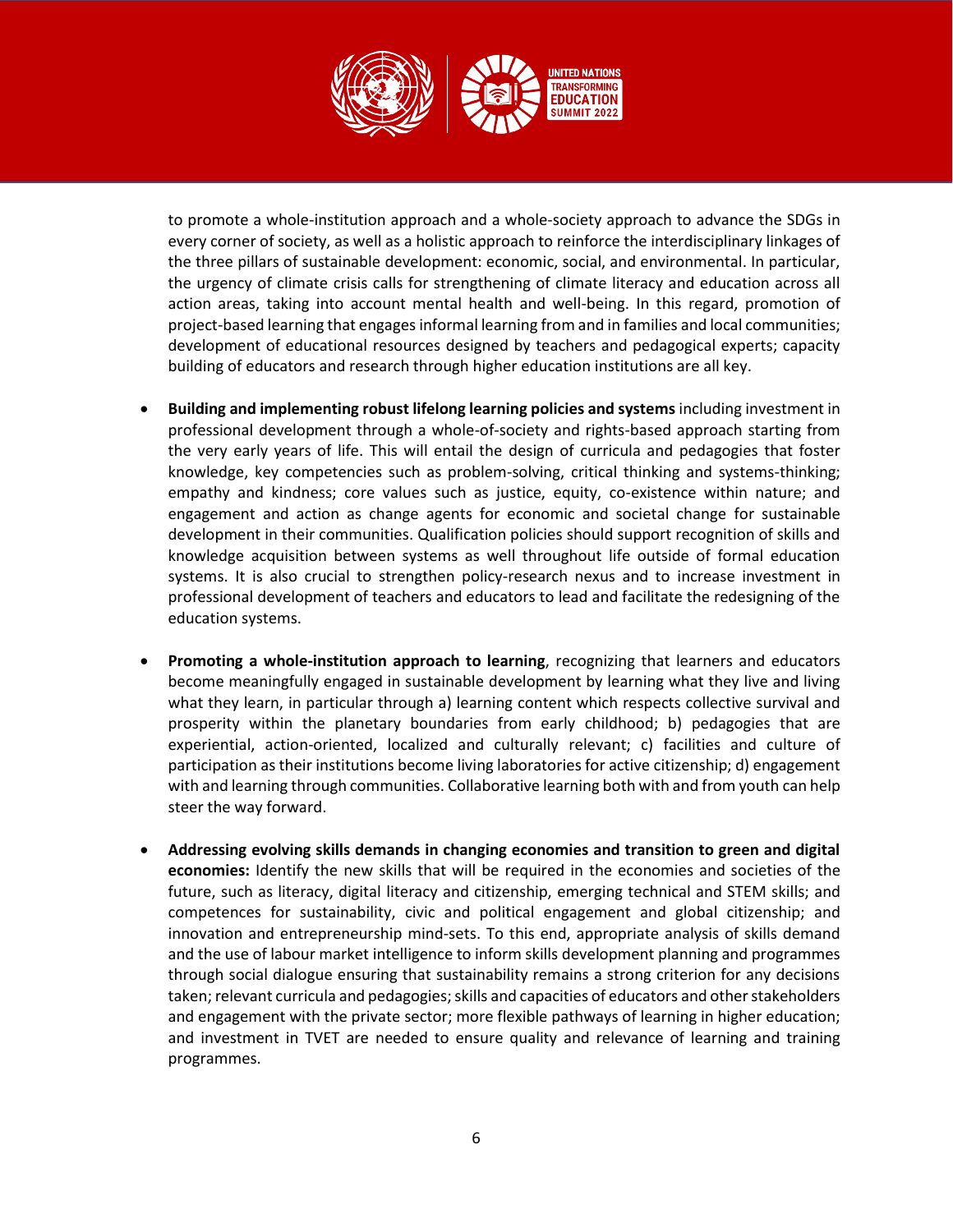

- **Ensuring inclusion, equity, and justice:** All learners, irrespective of their background, should be empowered with the knowledge, skills, values and attitudes required to address individual, economic and societal demands. Emphasis should be placed on removing barriers to learning for disadvantaged and vulnerable populations that are disproportionately affected by planetary crises such as climate change such as people living in extreme poverty, people on the move and displaced people, people with disabilities, people affected by conflict, crises and natural disasters, women and girls, indigenous people, minorities, people in rural areas. In addition, disadvantaged and/or vulnerable people often have the least resources and access to information that will enable them to adapt to the impact of climate change. Technology can also be more creatively used to respond to the diverse learning needs.
- **Strengthening governance and financing**: Examine and develop innovative governance frameworks and financing mechanisms, focusing on new forms of inter-sectoral and publicprivate partnerships to foster quality and relevance of education. This includes dialogue between, and shared ownership by, the world of education and the world of work which would unlock additional investment in learning and skills development to drive economic and societal transformation towards carbon-neutral green economies.

# Synergies and alignment across Action Tracks and their sub-themes

Transformation of education systems requires a whole-systems approach. Therefore, synergies and alignment across key areas of focus including emphasis on gender mainstreaming as well as readiness in situations of emergency and crisis need to be part of the strategy.

- **Inclusive, equitable, safe, and healthy schools**: Learners, especially marginalized children, are more likely to drop out of school early, without strong foundational skills, and thus do not have the opportunity to access long-term health, economic, and social benefits of a quality and inclusive education. Furthermore, ESD contributes to healthy schools by promoting the interlinkages between the health of the planet and people around issues such as climate change and sustainable energy use for schools, pollution, locally grown food, and social and emotional well-being, as well as comprehensive sexuality education which is a precondition for the empowerment of young people. TVET curricula, training content and pedagogies should also be renewed to foster gender transformative, problem solving-based education, collaboration and civic competencies, scientific literacy, media and information literacy, and digital citizenship.
- **Teachers, teaching, and the teaching profession**: At the heart of quality education, teachers are at the forefront of ensuring learners' success. Teachers, including those that work in non-formal education or in other knowledge systems such as indigenous knowledge, must be valued as professionals and their professional autonomy guaranteed with adequate support for their wellbeing<sup>ix</sup>. Educators remain key actors in facilitating learners' transition to sustainable ways of work and life. To guide and empower learners, educators themselves need to be empowered and equipped as facilitators of learning, through inclusion of ESD in initial teacher training courses and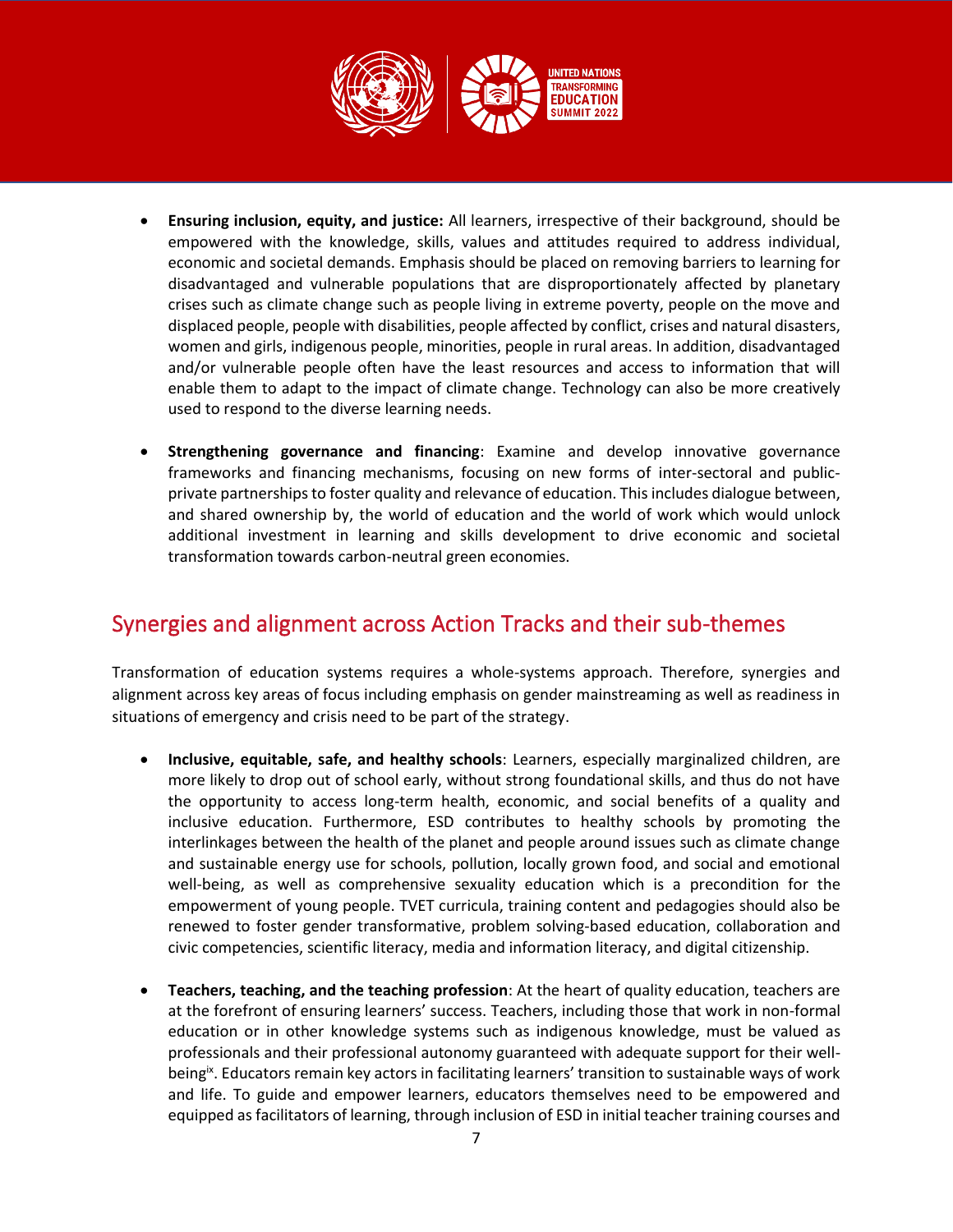

professional development opportunities. In addition, teaching, particularly in TVET, should be further capacitated and professionalized, noting the changed roles and responsibilities due to the digitalization of learning. TVET teacher training institutions need support to plan, organize, deliver, and evaluate pre-service and in-service teacher training and professional development within a lifelong learning perspective. It is important to consider that TVET teachers and trainers are dual professionals, and as such their professional development should also include opportunities for keeping their technical skills up to date.

- **Digital learning and transformation:** The rapid shift to distance learning highlighted the preexisting inequalities, especially the persistent digital divide in terms of connectivity, infrastructure, and the ability to engage with technology, while also identifying resilient and innovative digitally and remotely supported education, which inspire further explorations. Digitalization is reshaping jobs on a massive scale, in ways that are particularly difficult to predict. Developing robust lifelong learning competences, including digital skills and critical thinking in the face of possible 'technology-solves-all illusions', will therefore become a necessity for all young people and adults to enable them to respond and adapt to these changes. It is also important to foster sustainable infrastructure and internet connectivity in schools by using innovative and sustainable technologies and materials.
- **Financing of education:** Financing quality education on foundational learning, ESD and skills development, is a structural and persistent issue. Despite the immense needs, for years these areas have been a low priority in international aid and domestic funding. Sustained and diverse sources of funding often remain very limited. Building on the Paris Declaration of the 2021 Global Education Meeting to support and advocate for efficient and equitable financing for quality education, investment is crucial in high quality, relevant youth and adult literacy; in 'ESD for 2030 country initiatives' to mainstream ESD in their education policies and curricula; and in TVET and skills development, particularly financing lifelong learning entitlements and new forms of publicprivate partnerships and outcomes-based contracting. For example, industrial sectors designed for the protection of environment have been attracting a lot of investments and therefore require people with appropriate knowledge and skills. This will provide an opportunity to introduce private funding into relevant education institutions.
- **Equity and gender mainstreaming**: In many contexts, segments of the population have had historically limited access to education, training and skills development opportunities, for example women and girls, people belonging to disadvantaged social groups, people living in remote rural areas, marginalized communities or urban slums, people with disabilities, migrants, refugees or internally displaced people, lower-skilled workers, and workers in the informal economy. Furthermore, the consequences of environmental destruction tend to be disproportionately felt by the most vulnerable, often amplifying the existing social inequality and injustice. In particular, women and girls are more vulnerable to the effects of climate change and other environmental issues, as pre-existing gender-roles and expectations limit their coping capacity, access to resources and decision-making processes, as well as their mobility. A gender transformative approach is key to ensuring that women and girls have an important role as the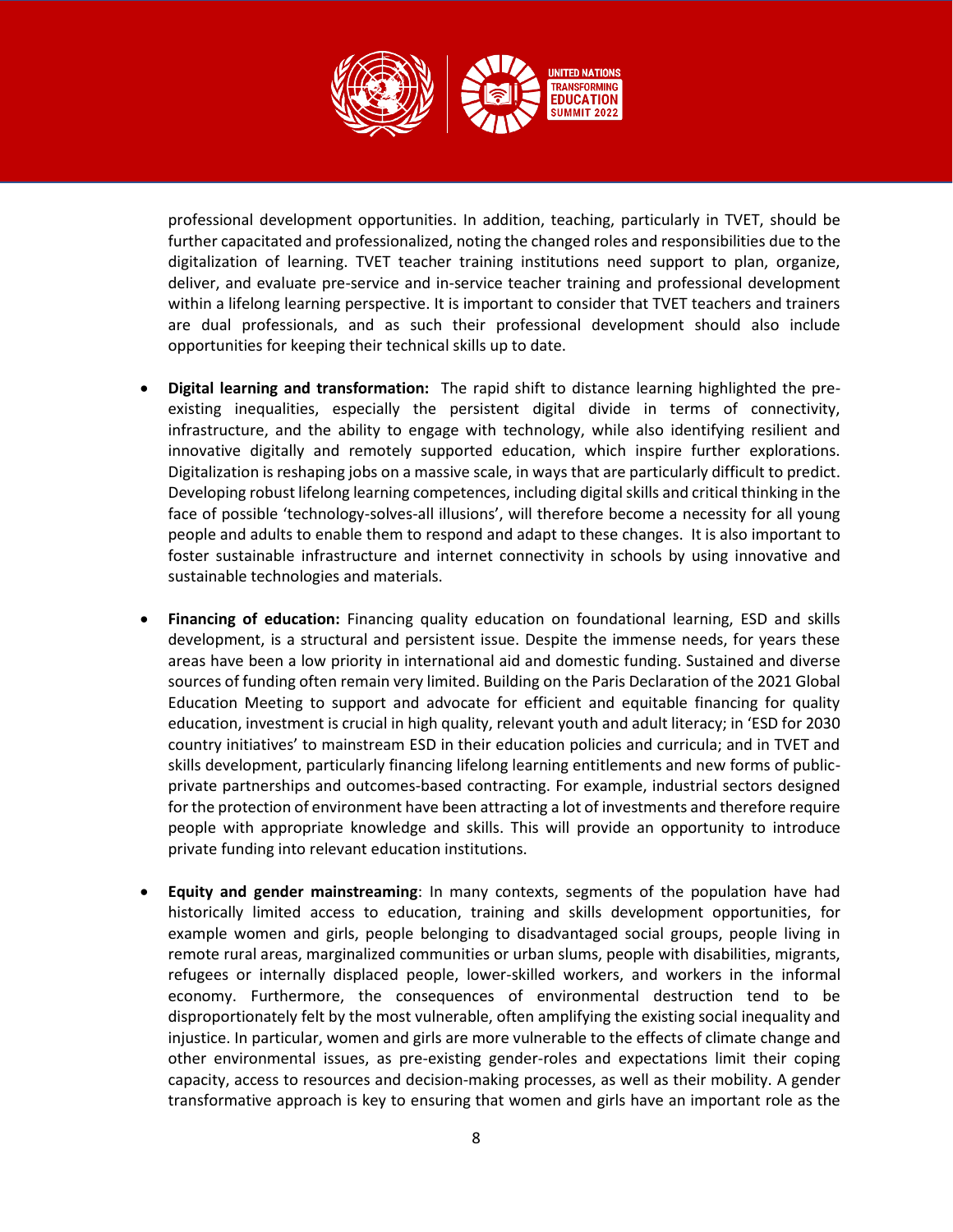

drivers of sustainable societal re-designing<sup>x</sup>; likewise, education and training measures will play a key role in addressing disparities.

• **Education in situations of emergency and crisis**: Education can help disadvantaged and vulnerable populations, including children and youth, contribute to building a better future and equipping them with knowledge, skills, attitudes and values for conflict mitigation and resolution. ESD includes education for disaster risk reduction, to prepare for potential natural disasters and climate-induced displacement. Global citizenship education, TVET and skills development can also play a part in alleviating concerns such as political disengagement, social unrest, prejudice, and discrimination and violent extremism, including in the skilling, reskilling and upskilling of migrants, refugees, and displaced people. International cooperation is encouraged to enhance national capacities for conducting emergency drills at schools and drafting guides for disaster risk reduction.

### Recommendations

- **Empower learners for human and planetary sustainability by mainstreaming ESD:** as a crosscutting instrument to empower learners of diverse backgrounds and abilities at all levels of education with knowledge, skills, values and action on sustainability and to enhance awareness of SDGs at local, national, regional, and global level.
	- o Promote implementation of ESD for 2030 Framework and its roadmap.
	- $\circ$  Launch the 'ESD for 2030 country initiative'<sup>xi</sup> a ten-year umbrella initiative on mainstreaming ESD in policy and curriculum, learning environment, teacher training, youth empowerment and local action by creating synergies among key stakeholders, as implementation mechanism to follow up on the commitments made at the Summit, building on existing structures to accelerate action.
	- $\circ$  Commit to greening every school and education institutions at all levels of formal and nonformal education and develop national guidebooks for schools to advance ESD.
	- o Ensure climate change education in curriculum at all levels, including components on learning for change, as well as in non-formal, informal and adult learning through climate literacy and community based learning programmes.
	- o Strengthen ESD networks at local, national, regional, and global levels, including for international cooperation in developing national capacities.
- **Build and implement robust lifelong learning policies and systems** for foundational learning, skills for employment and entrepreneurship and ESD in a coherent way to be enjoyed through different learning pathways.
	- Guarantee lifelong learning models that adapt themselves to rural, ethnic, and migrant communities. This contributes to reducing education and learning gaps and allows young people from these communities to have access to programs that can further their personal and professional development.
	- Implement systems that recognize learning and skills gained in non-formal and informal ways to ensure all individuals have opportunities to continue learning throughout their lives if they choose.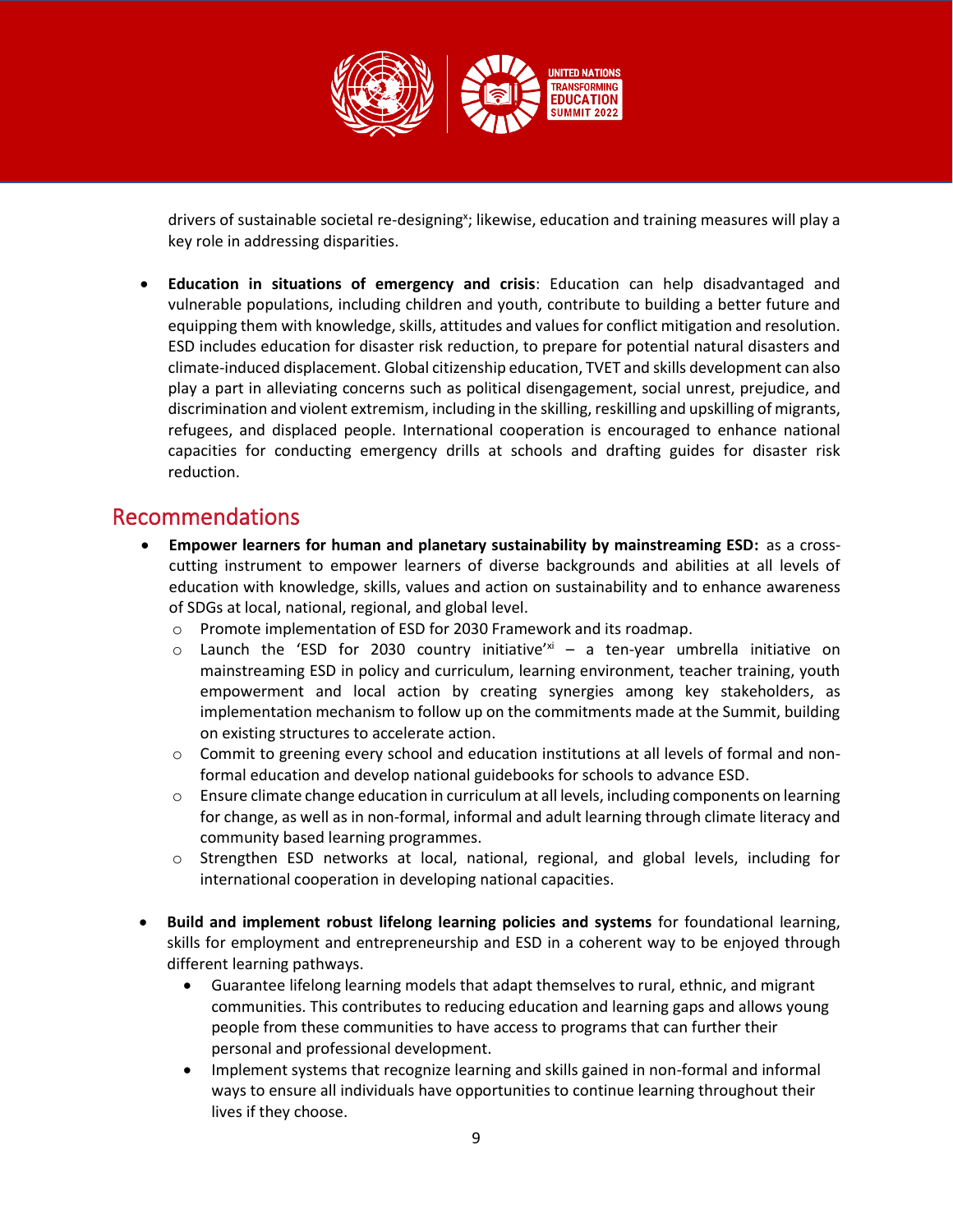

- Ensure a participatory multi-stakeholder policy planning process to strengthen policy and practice nexus.
- Encourage legislation that makes ESD accessible to every learner in formal and non-formal education and embeds ESD in sustainable development and education policies.
- Embed foundational skills, including digital skills; transferable competences for sustainability; and entrepreneurship mind-sets, including skills for social entrepreneurship and self-employment in TVET and skills development policy goals, curricula, programme and assessment criteria.
- Promote quality enhancement and assurance approaches of ESD through relevant agencies and through incentives.
- Support inclusive and flexible lifelong learning programmes that meet the needs of learners of diverse backgrounds.
- **Promote a whole-institution approach to learning,** ensuring that teachers, administrators, learners and their families and stakeholders from the wider community are involved and are given opportunities to have their voices heard and work together in planning and delivering of learning that supports the needs of all.
	- Focus on institutional innovation and provide policy support to those that are actively seeking to transform their institutions.
	- Encourage higher education institutions to engage and pioneer a whole-institution approach to learning, including through sustainable and innovative operations, in particular it's the commitment to be net zero by 2050<sup>xii</sup> and have nature positive targets via supply chains, campuses and land usexiii, teaching and learning content, engaging with the communities and other education institutions.
	- Facilitate better communication and collaborative work between higher education and TVET institutions with the private sector.
	- Build capacities of teachers and educators to ensure pre-service and in-service professional development that meets the ever-evolving learning and skills needs, especially for strengthening foundational learning, early childhood education and care, green mind-sets in ESD, and TVET and skills development.
	- Be more inclusive to who we consider teachers and acknowledge non-formal educators and other knowledge systems such as indigenous knowledge. Education systems have to take into account the knowledge of stakeholders outside the formal educational system.
	- Invest in sustainable school infrastructure and climate-proof schools adapted to local situations so that learners can enjoy safe, healthy and sustainable learning environments where they live what they learn and learn what they live.
	- Strengthen collaboration between schools and communities to fully harness the richness of local wisdom and culture, embodied in the living – or 'intangible' – heritage of communities and groups.
- **Address evolving skills demands in changing economies and transition towards green and digital economies,** supporting the development of skills for work in the context of changing economies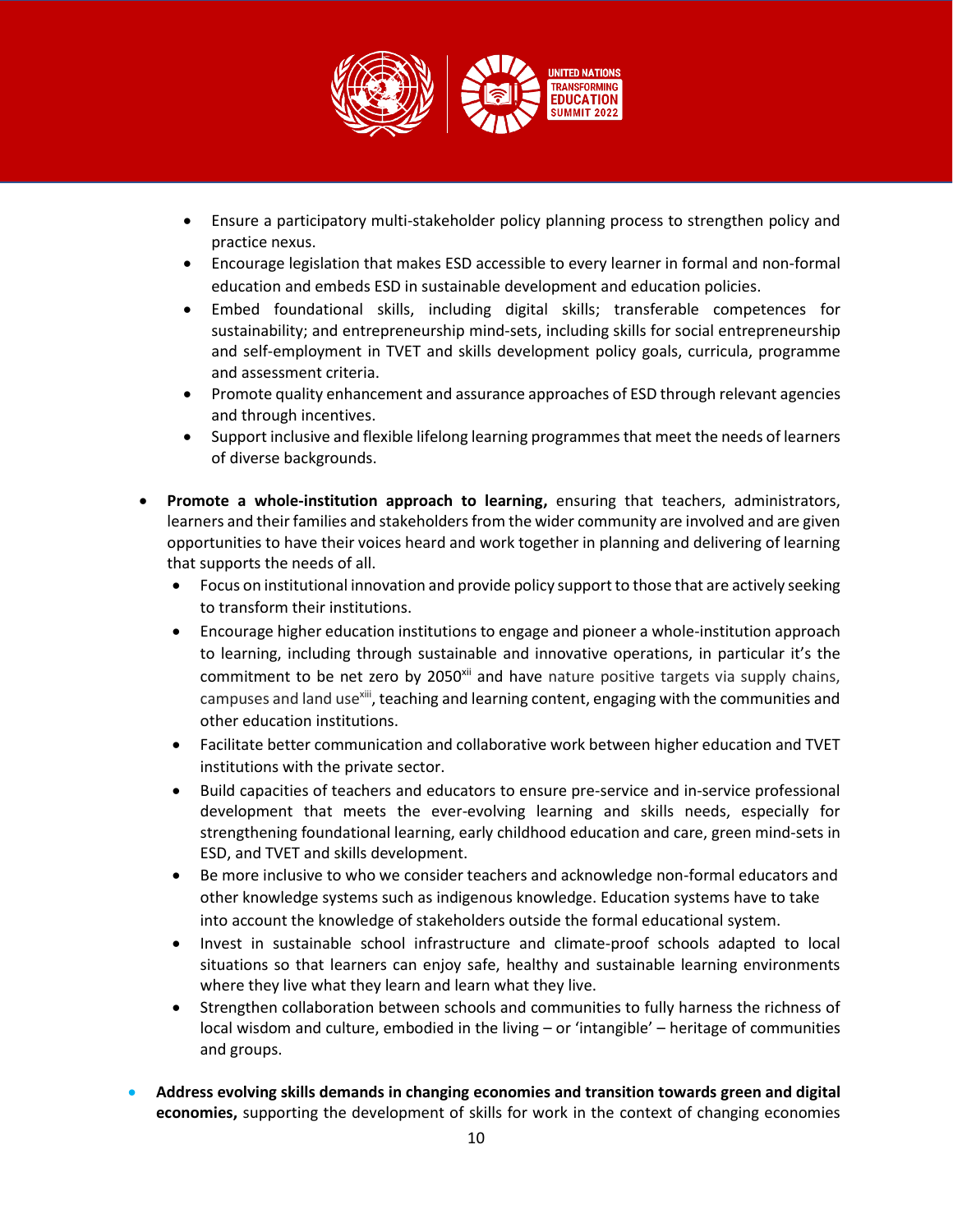

and digital and green transitions and to strengthen links between education and training systems and the labour market by expanding work-based learning and building partnerships between institutions and enterprises.

- Build pathways between TVET, higher education and employment, in particular by strengthening public-private partnership.
- Support the learning needs of individuals in a flexible way to facilitate the learning, skilling, upskilling, reskilling, and green skilling of individuals $x^i$ , particularly those who have acquired skills through non-formal informal means. Innovative tools such as individual learning accounts, lifelong learning entitlements, micro credentials, and management of individual learning portfolios as well as establishment of more flexible and responsive recognition mechanisms for learning, skills, and qualifications could be considered.
- Support teachers, trainers, and youth leaders to better manage the digitalisation and greening of learning and deploy more advanced pedagogies that facilitate the development of foundational skills for employability and sustainability.
- Monitor socio-economic trends to understand skills demands by sector to ensure that education and training remains relevant.
- Commit to evaluate learner's development using diverse assessment tools including formative, competency-based and self-assessment.
- Improve career guidance and counsellor services by raising awareness in learners from a young age of the wide range of jobs and occupations, including in the digital and green sectors.
- Offer entrepreneurship skills development, including self-employment and social entrepreneurship, particularly in contexts where employment possibilities in the formal sector are limited.
- **Ensure inclusion, equity, and justice** based on a human-rights approach to education and the principles and objectives of SDG4.
	- Commit to building and implementing robust lifelong learning policies and systems through a whole-of-society and rights-based approach.
	- Recognize different knowledge systems and the intangible cultural heritage of the learners and their communities, and prevent the exclusion of certain young people within certain education levels, including among others in refugee context. Transferable certification and short term training recognition is needed in this regard.
	- Ensure that the learning needs of all individuals are met, paying particular attention to those from marginalized and disadvantaged backgrounds, people with disabilities, refugees and displaced people, those living in rural or remote areas, people from linguistic minorities and the elderly.
- **Strengthen governance and financing** to ensure that countries develop, reform, and implement learning and skills for sustainable development policies in partnership with public and private entities, including educators, youth, governments and employers' and workers' organizations.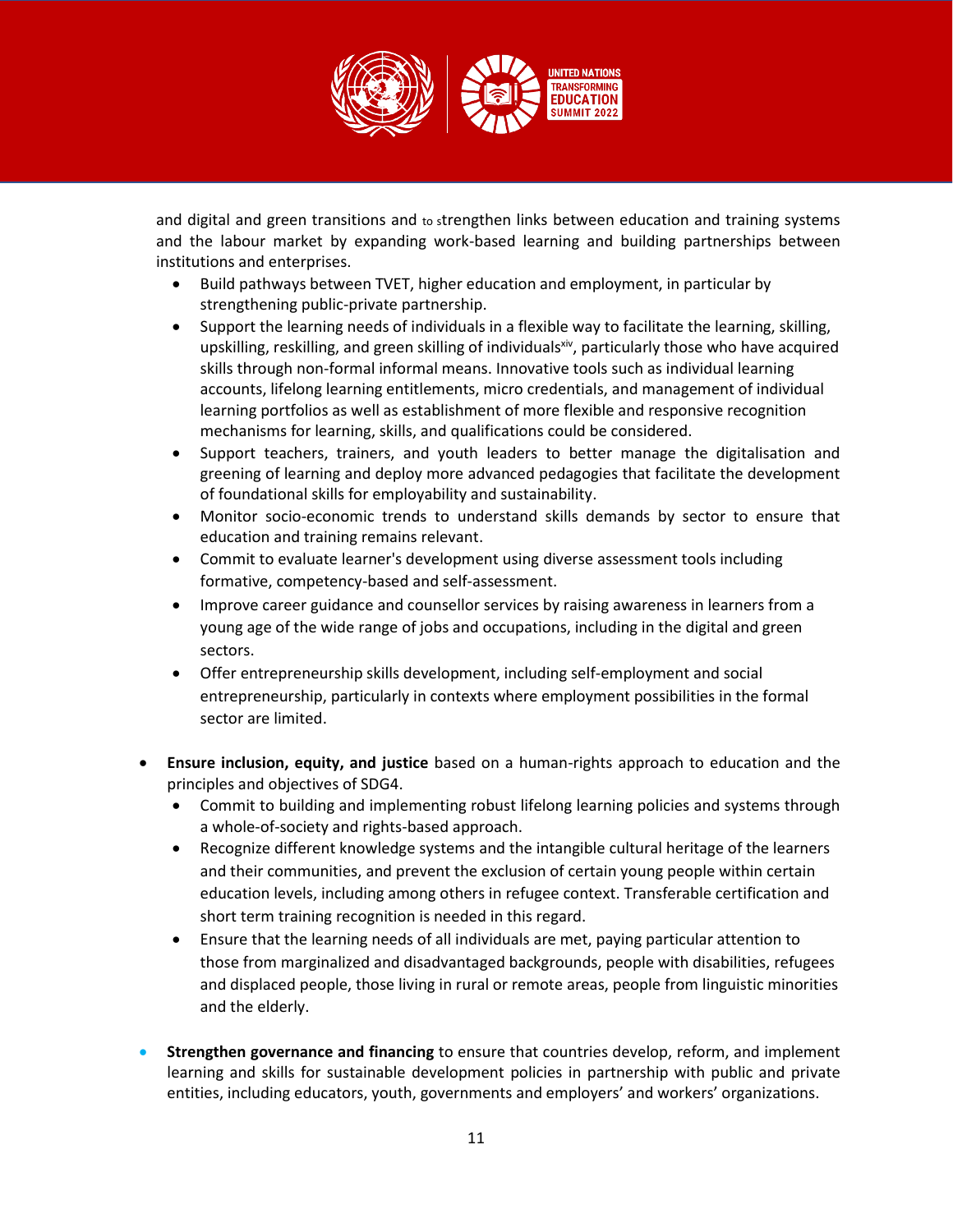

- Ensure that stakeholders from all learning and education sub-sectors are included in the policy dialogue, planning and implementation.
- Leverage existing networks, partnerships<sup>xv</sup> and global instruments and frameworks<sup>xvi</sup> to mobilize additional resources and expertise; support the design, implementation and evaluation of relevant programmes and policies; and facilitate communication among stakeholders from different sectors, such as between governments and the private sector and civil society, including young people.
- Create multi-stakeholder networks to accelerate action on learning and skill for life work and sustainable development within and across member states.
- Commit to the collection and use of evidence and data to support policy development and implementation, particularly in the areas of curriculum, teacher readiness, pedagogies, learning and employment outcomes, skills supply, demand, and mismatches where research on evidence and data are weak.
	- Strengthen monitoring of progress, including national and international monitoring instruments, including the periodic reporting on the UNESCO 1974 recommendation and the 2015 Recommendation on TVET among others.
	- Develop national indicators to monitor the progress of ESD for 2030 country initiatives and the outcomes of ESD.
	- Develop policies, institutional mechanisms, and practices for the ethical and effective use of data in the governance, management, and delivery of TVET programmes.

# **Examples of successful policy interventions and good practices across different regions**

### **Empowering learners for human and planetary sustainability by mainstreaming ESD**

- In Japan, ESD principles and perspectives are at the heart of National Curriculum Standards for all levels of education from pre-school to upper secondary<sup>xvii</sup>.
- An example of learning for change can be found in Our Futures Forward Academy, Gibraltar<sup>xviii</sup>, which supports young people who are working in a diverse set of professions to understand, experience and drive change for a sustainable future in their workplace or professional community.
- In 2020, Italy became the first country to introduce compulsory education on climate change and sustainable development in primary and secondary education through the Civic Education Discipline, based on inter-ministerial collaboration on Italian strategy for Education for Sustainable Development and "School ReGeneration Plan"<sup>xix</sup>.

### **Building and implementing robust lifelong learning policies and systems**

The Skill Council for Green Jobs<sup>xx</sup> in India is a recently launched initiative of the Government of India led by the Ministry of New and Renewable Energy (MNRE) and Confederation of Indian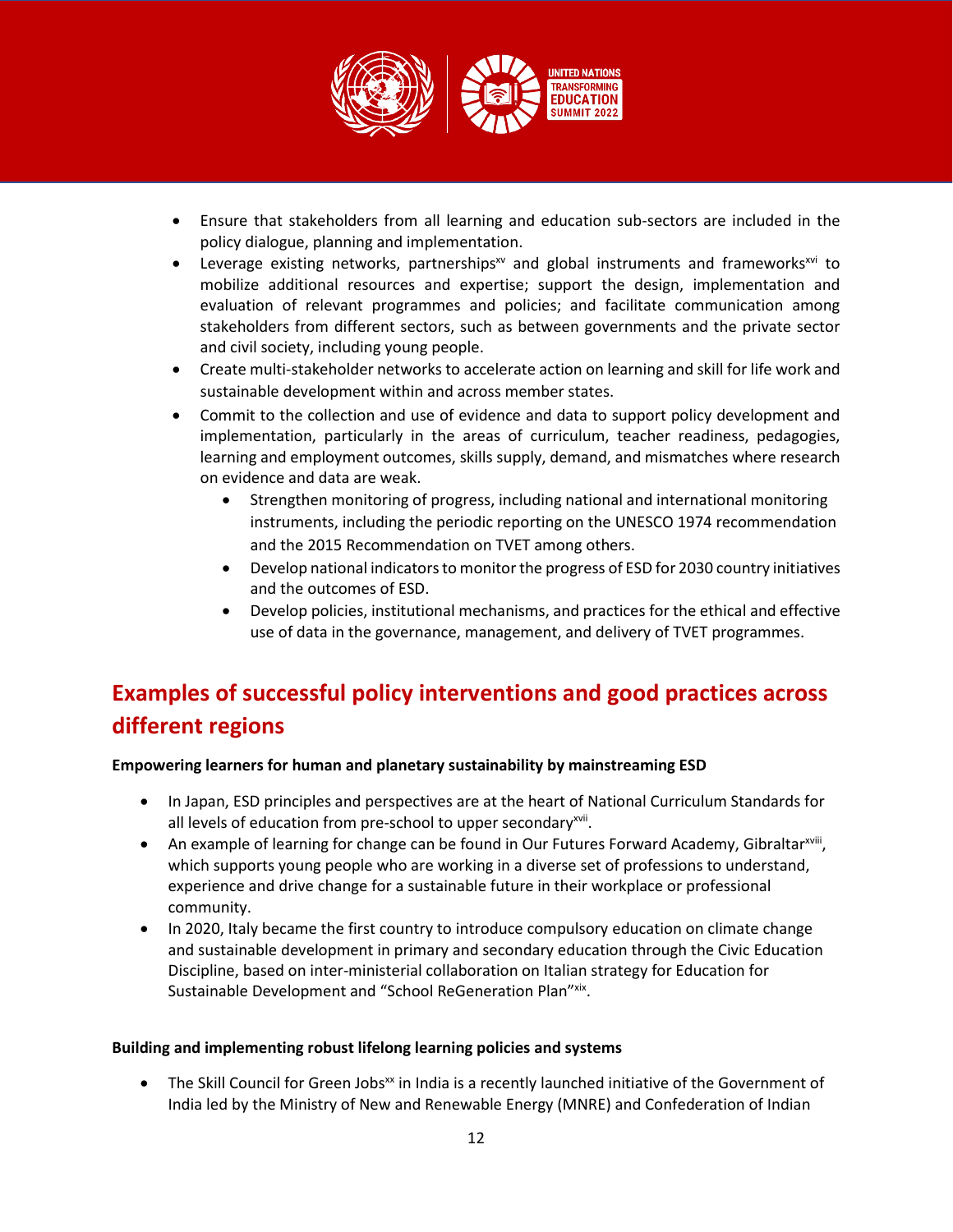

Industry (CII). It aims to identify the skilling needs in the Green Businesses sector, and implement nation-wide, industry-led, collaborative skills development & entrepreneur development initiatives that will enable to meet India's potential for Green Businesses.

- Unlock Literacy Project<sup>xxi</sup> of World Vision Ghana, winner of UNESCO-Japan prize on ESD<sup>xxii</sup>, goes beyond traditional literacy approaches to empower children to think critically about local issues and take actions, involving whole-communities.
- Academic credit bank<sup>xxiii</sup> and personal learning accounts<sup>xxiv</sup>(Compte personnel de formation)<sup>xxv</sup>in the Republic of Korea and France are examples of successful initiatives in implementing lifelong learning entitlements for all.

### **Promoting a whole-institution approach to learning**

- As part of the University's efforts to establish a whole-institution framework to support holistic education for sustainable development, all students, lecturers, administrators at International Islamic University Malaysia are required to engage in three compulsory courses, putting sustainable development into action through community engagement, based on inter and transdisciplinary approach<sup>xxvi</sup>.
- Good practices of whole institution approach to ESD can be found in UNESCO Associated Schools (ASPnet) across the world. For example, whole institution approach to climate education project engaged in 258 ASPnet schools in 25 countries<sup>xxvii</sup> In Japan ASPnet schools are strategic hubs for implementing ESD and the number of school increased from 16 in 2005 to more than  $1,000$  as of  $2022$ <sup>xxviii</sup>.
- The Family Literacy Programme in Namibia<sup>xxix</sup> offers a platform for consolidating and reinforcing classroom lessons with lessons at home, involving teachers, administrators, children and parents.

### **Addressing evolving skills demands in changing economies and transition to green and digital economies**

- SkillsFuture, Singapore<sup>xxx</sup> is a national movement under the Ministry of Education to provide Singaporeans with the opportunities to develop their fullest potential throughout life, regardless of their starting points. It has identified three priority growth areas of digital, green and care economies for the country and supports to learners to acquire relevant skills.
- Systems of Recognition of Prior Learning (RPL) examples from several countries such as Sri Lanka<sup>xxxi</sup> or Quebec, Canada.
- In Finland<sup>xxxii</sup>, the number of individual qualifications was cut in half in 2018 from the previous 300 to allow for qualifications that are broader in scope, taking into account the importance of broad competencies and project-based learning and the unpredictability of what vocations would be relevant in the future.
- BeChangeMaker programme<sup>xxxiii</sup> is an example of youth empowerment for social good through a free social entrepreneurship training and mentoring programme.

### **Ensuring inclusion, equity, and justice**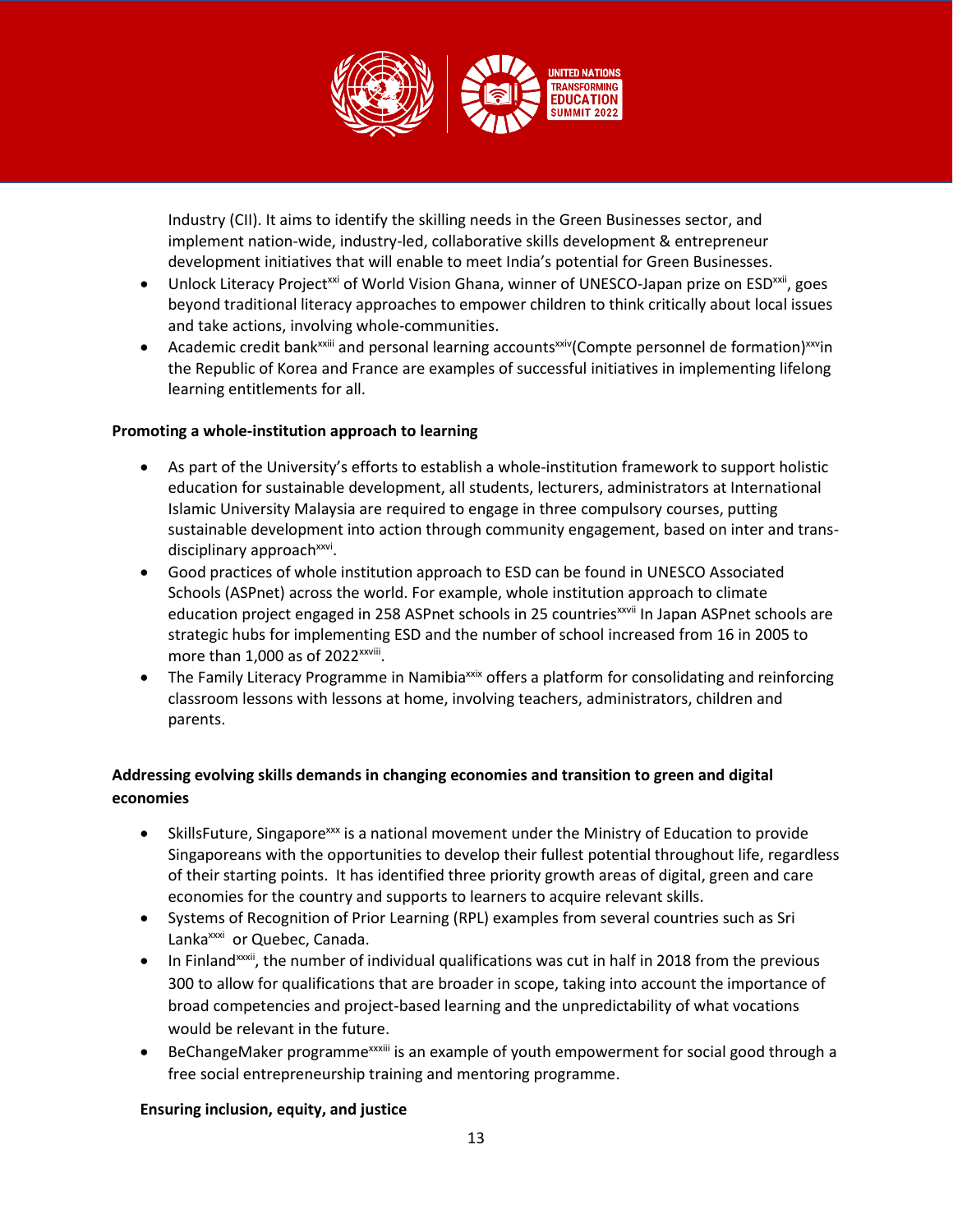

- In Afghanistan, School for street-working children' project<sup>xxxiv</sup> offers street working children who are the most vulnerable children forced to work due to poverty, opportunities for inclusive foundational education. The project includes "skill learning classes" for girls, as current schools are no longer accessible to girls aged 12 and above.
- Return to Learning (RtL)<sup>xxxv</sup> is an education programme designed for use in the first phase of humanitarian responses or in protracted crises to improve school readiness before out-of-school children transition into longer-term education opportunities (non-formal or formal developed by Save the Children and implemented in Lebanon, Colombia and Pakistan.

#### **Strengthening governance and financing**

- German National Action Plan on ESD<sup>xxxvi</sup> and ESD National Platform<sup>xxxvii</sup> which engages multiple ministries and stakeholders, coupled with award scheme<sup>xxxviii</sup>, form strong governance and policy efforts on ESD.
- The Dubai Cares, the UAE-based global philanthropic organization, launched Framework for Global Education Transformationxxxix with the aim to serve as a catalysing framework to support nations as they chart their way towards the transformation of education.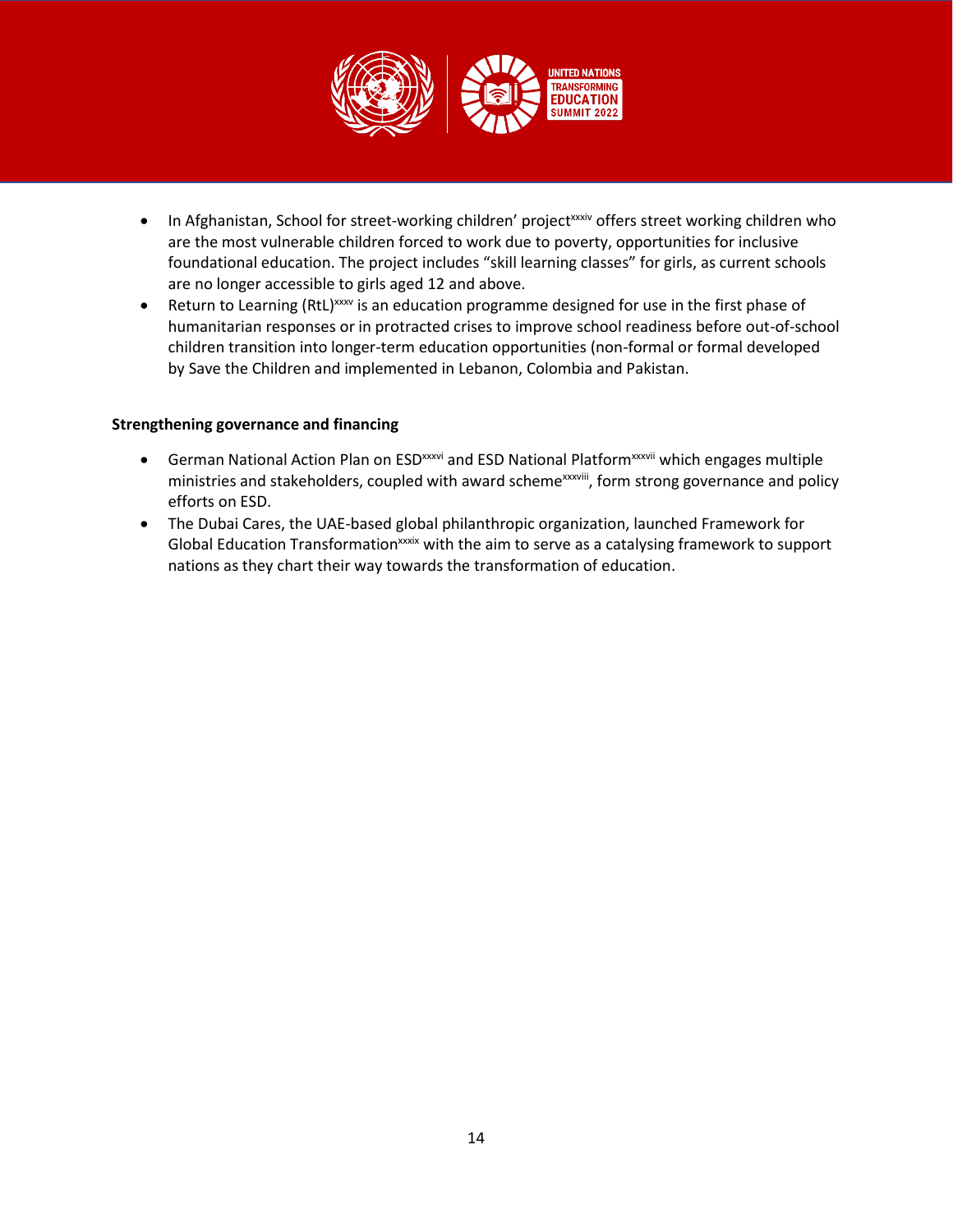

## **Key initiatives, coalitions, networks and platforms**

Below are some of the key initiatives, coalitions, networks and platforms that promote learning and skills for life, work, and sustainable development:

- The [Global Alliance for Literacy,](https://uil.unesco.org/literacy/global-alliance#:~:text=What%20is%20GAL%3F-,The%20Global%20Alliance%20for%20Literacy%20within%20the%20Framework%20of%20Lifelong,youth%20and%20adults%20who%20lack) alliance of 29 countries with low adult literacy rate, including the nine countries with the largest populations worldwide strongly committed to improving youth and adult literacy rates by engaging multiple stakeholders in a coordinated way.
- [The Global Skills Academy](https://globaleducationcoalition.unesco.org/global-skills-academy) (GSA), was launched by UNESCO in July 2020 under the umbrella of the Global Education Coalition with the aim to help young people and adults build skills for employability and resilience.. The GSA offers free online training to respond to the growing consequences of COVID-19 on skills development and youth employment around the world with a priority focus on boosting digital competencies among youth in the least developed countries.
- The [UNEVOC Network,](https://unevoc.unesco.org/home/About+the+UNEVOC+Network) UNESCO's global network for institutions specialized in technical and vocational education and training (TVET). It provides an environment for exchange, cooperation and mutual assistance for its member UNEVOC Centres.
- The [UNESCO Global Network of Learning Cities](https://uil.unesco.org/lifelong-learning/learning-cities) is an international policy-oriented network that supports and improves the practice of lifelong learning in the world's cities by promoting policy dialogue and peer learning among member cities; forging links; fostering partnerships; providing capacity development; and developing instruments to encourage and recognize progress made in building learning cities.
- The [UNESCO Associated Schools Network \(ASPnet\)](https://www.unesco.org/en/education/aspnet) is a global network of 12,000 educational institutions in 182 countries, which provide pre-primary, primary, secondary, technical and vocational education, or teacher education and training; committed to promoting and transmitting UNESCO´s values of peace, intercultural dialogue and understanding, sustainable development through education.
- The [ESD-net 2030](https://www.unesco.org/en/education/sustainable-development) is a new Global Network that aims to implement the ESD for 2030 framework and its roadmap by providing a platform of exchange and collaboration between all the education stakeholders through knowledge sharing and mutual learning; advocacy; collaboration; monitoring and evaluation activities.
- The [Higher Education and Research for Sustainable Development \(HESD\)](https://www.iau-aiu.net/HESD) is a network of about 80 universities engaged with the 17 SDGs from all 5 continents in clusters. As a strategic thematic priority for the International Association of Universities, it promotes a whole institution approach to sustainable development, which fosters the incorporation of sustainable development concepts and principles in all dimensions of universities – teaching & learning, research, community engagement and campus initiatives.
- The [Regional Centres of Expertise on ESD](https://www.rcenetwork.org/portal/) consists of over 170 RCE members across the world. RCEs are a great example of local ESD providers who are committed to translating the global agenda and SDGs into tangible local actions.
- [Empower Makers Global Impact Challenge](https://www.stanleyblackanddecker.com/social-responsibility/people/impact-challenge) initiative of Stanley Black & Decker commits to invest USD 25 million train more than 3 million skilled workers around the world in the next 5 years with the aim of closing the skills gap in all levels.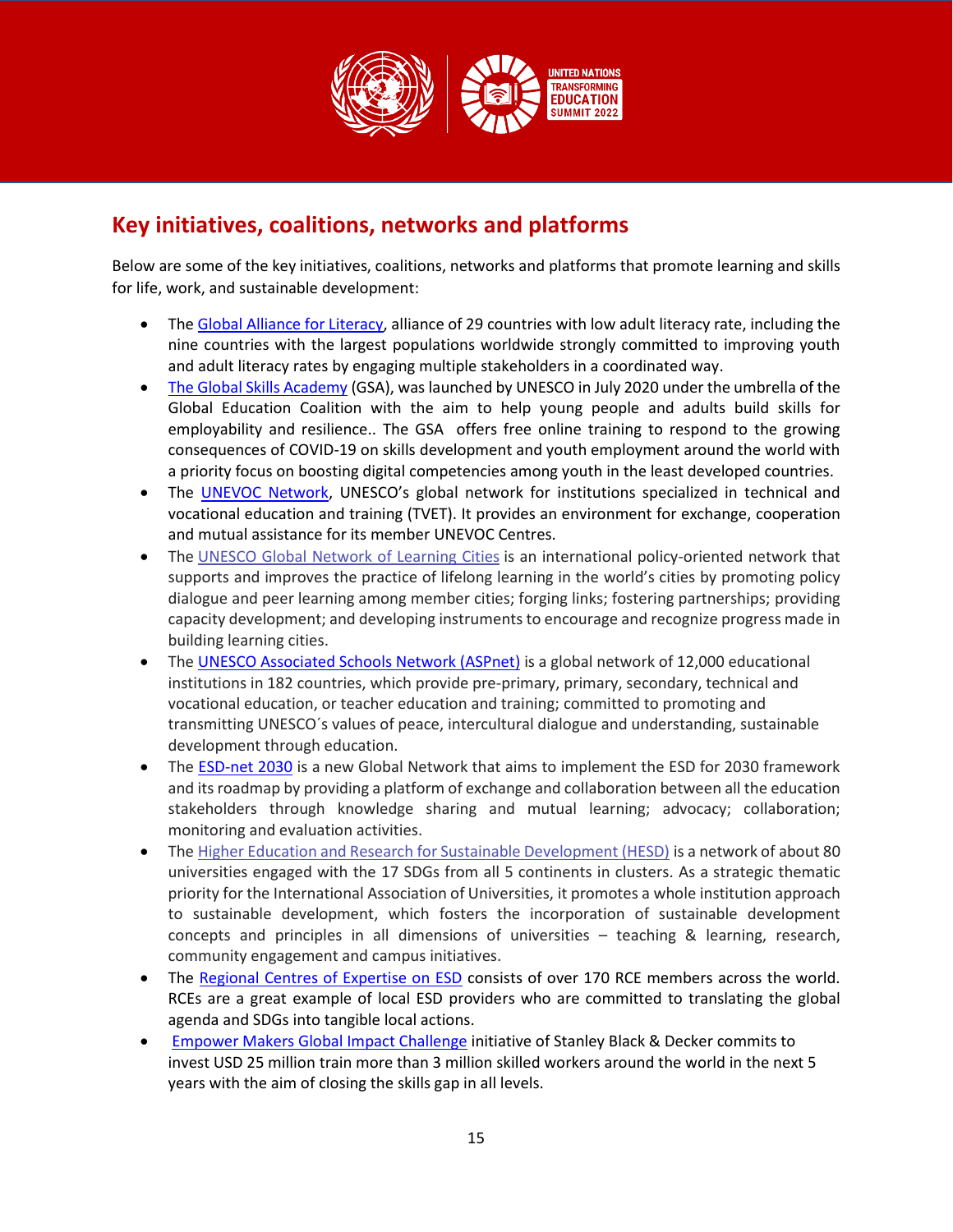

- The [Inter-Agency Group onTVET,](https://en.unesco.org/themes/skills-work-and-life/interagency-cooperation) established by UNESCO in 2008, to promote knowledge-sharing and a common understanding of key matters on TVET and to ensure effective coordination of activities by international organizations involved in policy advice, programmes and research.
- The [UNITWIN/UNESCO](https://www.unesco.org/en/education/unitwin) Chairs Programme involves over 850 institutions in 117 countries promotes international inter-university cooperation, serve as think-tanks and bridge builders between academia, civil society, local communities, research and policy-making to address pressing challenges and contribute to the development of their societies.
- The [G20 platform,](https://g20.org/about-the-g20/) a strategic multilateral platform connecting the world's major developed and emerging economies. The Education Working Group examines the factors involved in facilitating or hindering the right to education and the achievement of higher education, also in the context of the pandemic.
- The UN Joint facility on digital [capacity development](https://digital-capacity.org/joint-facility/) established by the ITU and UNDP as the point of contact and exchange between the two agencies – bringing together expertise in areas such as digital literacy and skills training, digital needs assessment, and programmatic support – in order to improve the accessibility of digital opportunities.
- [UN SDG Learn,](https://www.unsdglearn.org/) a United Nations initiative involving multilateral organizations and sustainable development partners from universities, civil society, academia and the private sector, that aims to bring relevant and curated learning solutions on sustainable development topics to individuals and organizations.